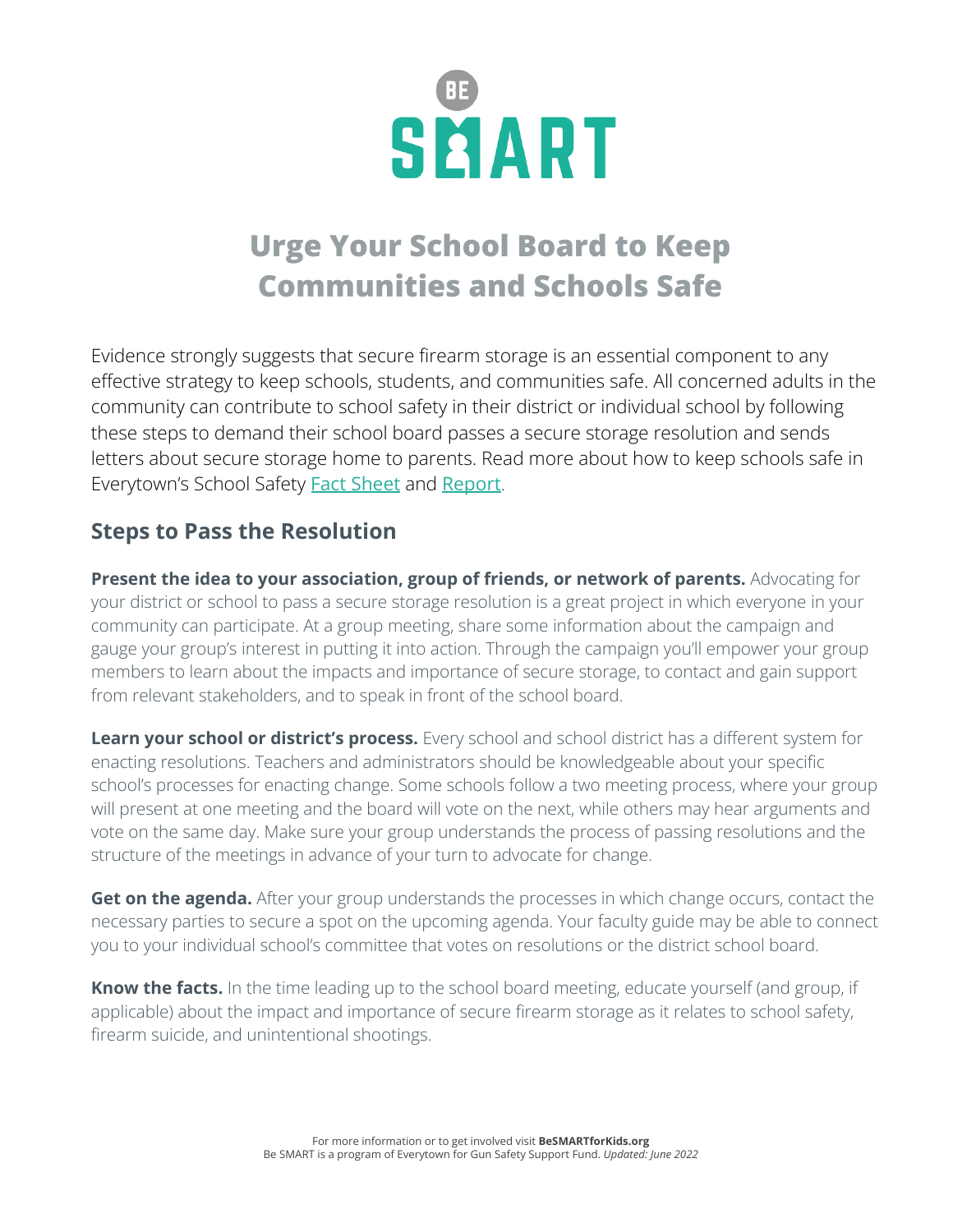# SEART

Everytown for Gun Safety Support Fund's Be SMART [campaign](http://besmartforkids.org) raises awareness that responsible gun storage can save children's lives. The five steps of the program are:

**Secure all guns in your home and vehicles; M**odel responsible behavior around guns; **A**sk about the presence of unsecured guns in other homes; **R**ecognize the role of guns in suicide; and **T**ell your peers to be SMART.

Use the **School Safety and [Responsible](https://everytownforgunsafetysupportfu.box.com/s/wvco407rya26f0yp5f1qv1ucytr9m81l) Firearm Storage Fact Sheet** to support your claim that secure storage reduces the risk of gun violence in schools and increases safety at home for children. Provide the Be SMART flier about secure storage [practices](https://besmartforkids.org/wp-content/uploads/2021/11/Be-SMART-Secure-Storage-Comparison-FINAL.pdf) to show just how simple potentially life-saving measures can be. As of December 2021, more than 2 million students [nationwide](https://www.everytown.org/press/major-milestone-more-than-two-million-students-nationwide-now-attend-schools-with-secure-firearm-storage-awareness-policies/) attend schools with firearm storage [awareness](https://www.everytown.org/press/major-milestone-more-than-two-million-students-nationwide-now-attend-schools-with-secure-firearm-storage-awareness-policies/) policies.

**Do the research and present the correct resolution.** This toolkit contains two resolutions, [one](https://everytownforgunsafetysupportfu.box.com/s/x6mxl71nuz8zht5rcqyh21ktp14drpxb) for states without [pre-existing](https://everytownforgunsafetysupportfu.box.com/s/x6mxl71nuz8zht5rcqyh21ktp14drpxb) secure storage laws and one (which has three [versions\)](https://everytownforgunsafetysupportfu.box.com/s/ftdeqv4nztt8elrp7jug6hqq45k0neiu) for states with [differing](https://everytownforgunsafetysupportfu.box.com/s/ftdeqv4nztt8elrp7jug6hqq45k0neiu) degrees of secure storage laws. Both resolutions list the states for which they are applicable at the top. Make sure you present the correct resolution for your state in your meeting. You can email [besmart@everytown.org](mailto:besmart@everytown.org) if you have any questions about which resolution to use.

**Identify Stakeholders.** As local concerned advocates, you are key stakeholders in the fight to pass secure storage resolutions. It may be helpful to identify additional credible messengers who are able to speak at the school board meeting to support your point of view. Some examples of key stakeholders may be survivors of gun violence, [students](http://studentsdemandaction.org), school faculty, child psychologists, and pediatricians who share information about secure storage with their patients.

**Make your case.** There are different ways to present your case to the school or district's governing body, including individual verbal testimonies, group testimony, distributing fact sheets to the board, or a group presentation with a slide deck of the facts and your argument. In advance of the meeting, your group should be well prepared and all students who are presenting should know their role.

**If the resolution passes:** Great job! You and your group will have played a huge part in keeping students, your community, and your school safe!